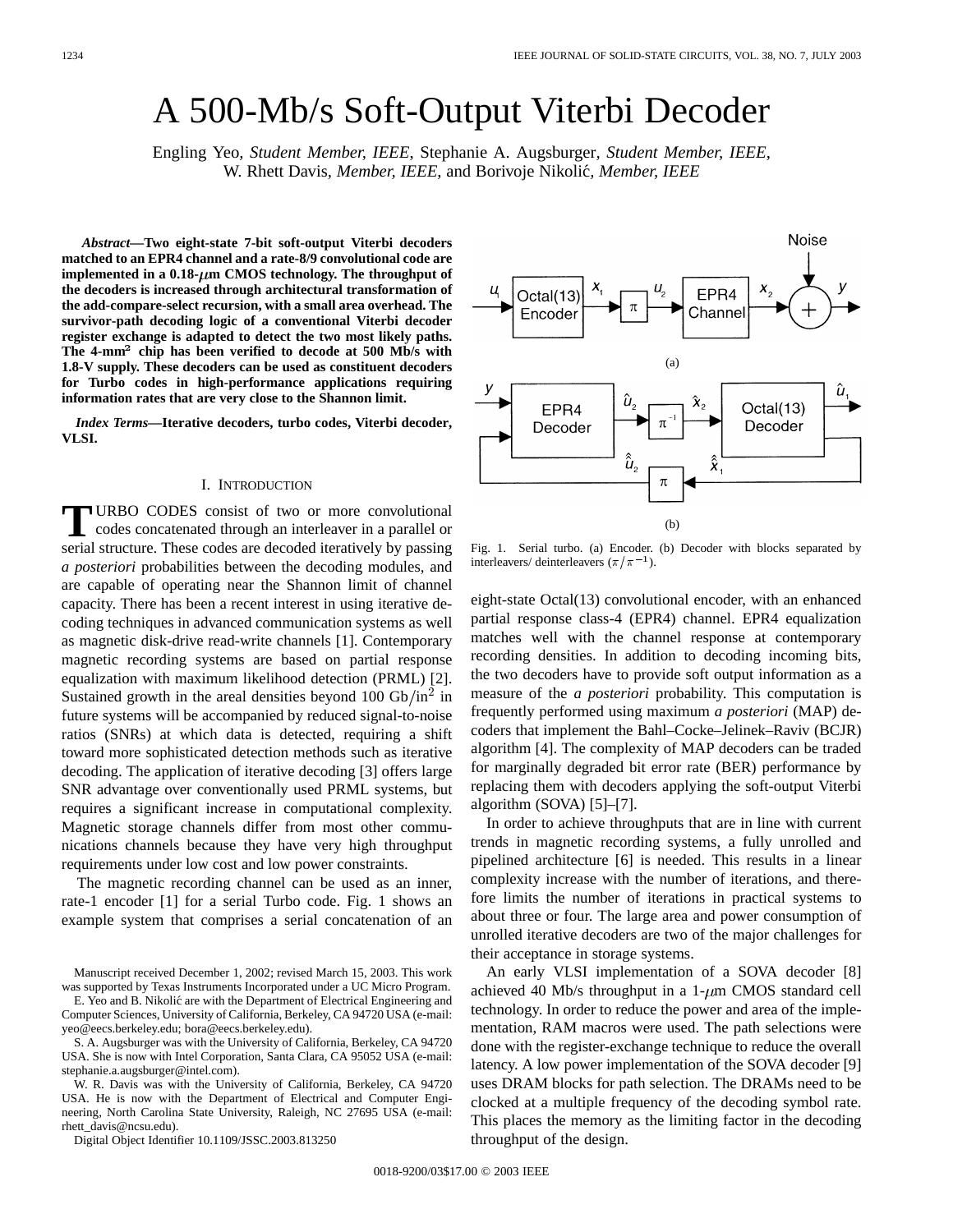

Fig. 2. Two-stage traceback in a SOVA decoder to determine the two ML paths,  $\alpha$  and  $\beta$ .

In contrast, this work increases the throughputs of two implemented soft-output Viterbi decoders by means of retiming followed by transformation of the add-compare-select (ACS) recursion. These steps permit the computations of the add and compare steps to be performed in parallel. The path selection mechanisms make use of a modified register-exchange [8] to avoid the throughput bottleneck in SRAM blocks.

The arithmetic requirements and system architecture of the SOVA decoder will be discussed in Section II. Both decoders share the same architecture. One decoder is matched to the EPR4 channel with a  $(1 \oplus D)^{-1}$  precoder while the other is matched to an Octal(13) feedforward convolutional code.

Section III presents the microarchitectural analysis of various ACS structures in power, area, and delay space. Section IV describes the use of deeply pipelined mechanisms for the traceback, equivalence detection, and comparison of competing path metrics. Finally, Section V discusses the design flow, test procedures, and results of tests performed on the decoder chip.

## II. SOVA DECODER ARCHITECTURE

The SOVA decoder outputs the log-likelihood of a correctly decoded bit. This value is given by the difference between the path metrics of the two most likely (ML) paths that trace back to complementary bit decisions,  $\hat{x}$  and  $\hat{x}$ . Fig. 2 shows that the ML path,  $\alpha$ , is determined using the Viterbi algorithm with an  $L$ -step traceback. This is followed by an  $M$ -step traceback that resolves the next ML path,  $\beta$ , based on maximal probability of its deviation from  $\alpha$ .

Assuming that the absolute values of the path metrics,  $M_{\alpha}$ and  $M_{\beta}$ , dominate over those of other paths, the probability of selecting  $\beta$  over  $\alpha$  (i.e., making the wrong decision) is given by

$$
P_{\text{err}} = \frac{\exp(-M_{\beta})}{\exp(-M_{\alpha}) + \exp(-M_{\beta})}
$$
  
=  $\frac{1}{1 + \exp(\Delta)}$ ;  $\Delta = M_{\beta} - M_{\alpha}$ . (1)

The log-likelihood of a correct output by the SOVA decoder is given by

$$
\log \left[ P \left( \frac{\text{Correct Decision}}{\text{Wrong Decision}} \right) \right] = \log \left( \frac{1 - P_{\text{err}}}{P_{\text{err}}} \right) = \Delta = M_{\beta} - M_{\alpha}.
$$
 (2)

Each implemented SOVA decoder outputs 7-bit sign-magnitude values. The sign bit carries the decoded bit decision (hard output), which is the same information output by a traditional Viterbi decoder. The 6-bit magnitude value represents the loglikelihood of an error in decoding of the particular bit (soft output).

The architecture that implements this decoder is shown in Fig. 3. The branch metric generator, eight compare-select-add  $(CSA)$  units, and the  $L$ -step survivor memory unit (SMU) form the building blocks of a conventional Viterbi decoder. The eight parallel CSA blocks compute the pairs of cumulative path metrics and select the winning paths in the underlying trellis representation of the convolutional code. Additionally, each CSA also outputs the difference in path metrics between the two competing paths. The path decisions are stored into an array of  $L$ -step flip-flop-based FIFO buffers. The delayed signals are used in the  $M$ -step path-equivalence detector (PED) to determine the equivalence between each pair of competing decisions obtained through a *j*-step traceback,  $j \in \{1, 2, ..., M\}$ .

The path metric differences from the eight CSAs are stored in FIFO buffers of depth  $L$ . Using the output decision from the SMU as a multiplexer select signal, the delayed metric difference at the most likely state is sent to a reliability measure unit (RMU). The RMU also receives a list of equivalence test results that are performed on the competing traceback decisions paths that originate from the most likely state. The selected equivalence results are evaluated in the RMU in order to output the minimum path metric difference reflecting competing traceback paths that result in complementary bit decisions,  $\hat{x}$  and  $\hat{x}$ .

## III. ACS STRUCTURES

The throughput of hard- or soft-output Viterbi decoders is set by the particular target application requirements. Depending on the implementation platform or the complexity limitations, the decoders can be built using concurrent computation of all state metrics or by resource sharing through multiplexing the computational units [10]. High-throughput applications require the use of fully parallel decoder implementations.

The throughput of a SOVA decoder has traditionally been limited by the difficulty of pipelining the single-step ACS recursion. Fig. 4 shows the transition trellis of an example eight-state hard or soft-decision Viterbi decoder. The critical-path of a traditional ACS computation extends through the sequential execution of two parallel additions, a comparison and a selection. Let  $sm_i(n)$  represent the path metric for state i, and  $bm_{ij}(n)$ , the branch metric of a corresponding transition from state  $i$  to state  $j$ , with the time step denoted by  $n$ . Then, an example of the ACS recursion corresponding to state 0 is shown in (3).

$$
sm_0(n+1) = \min\left\{\begin{matrix} sm_0(n) + bm_{00}(n) \\ sm_4(n) + bm_{40}(n) \end{matrix}\right\}.
$$
 (3)

The comparison is implemented through subtraction, and the most significant bit (MSB) of the result selects the winning path. The ripple-carry implementations of both add and compare operations take advantage of the similarity in carry profiles. The amount of overhead in the critical path required for executing the subtraction only involves the computation of the MSB of the difference. Fast adder structures such as the carry-select adder will require the subsequent subtraction to follow an abrupt carry profile, which yields minimal performance gains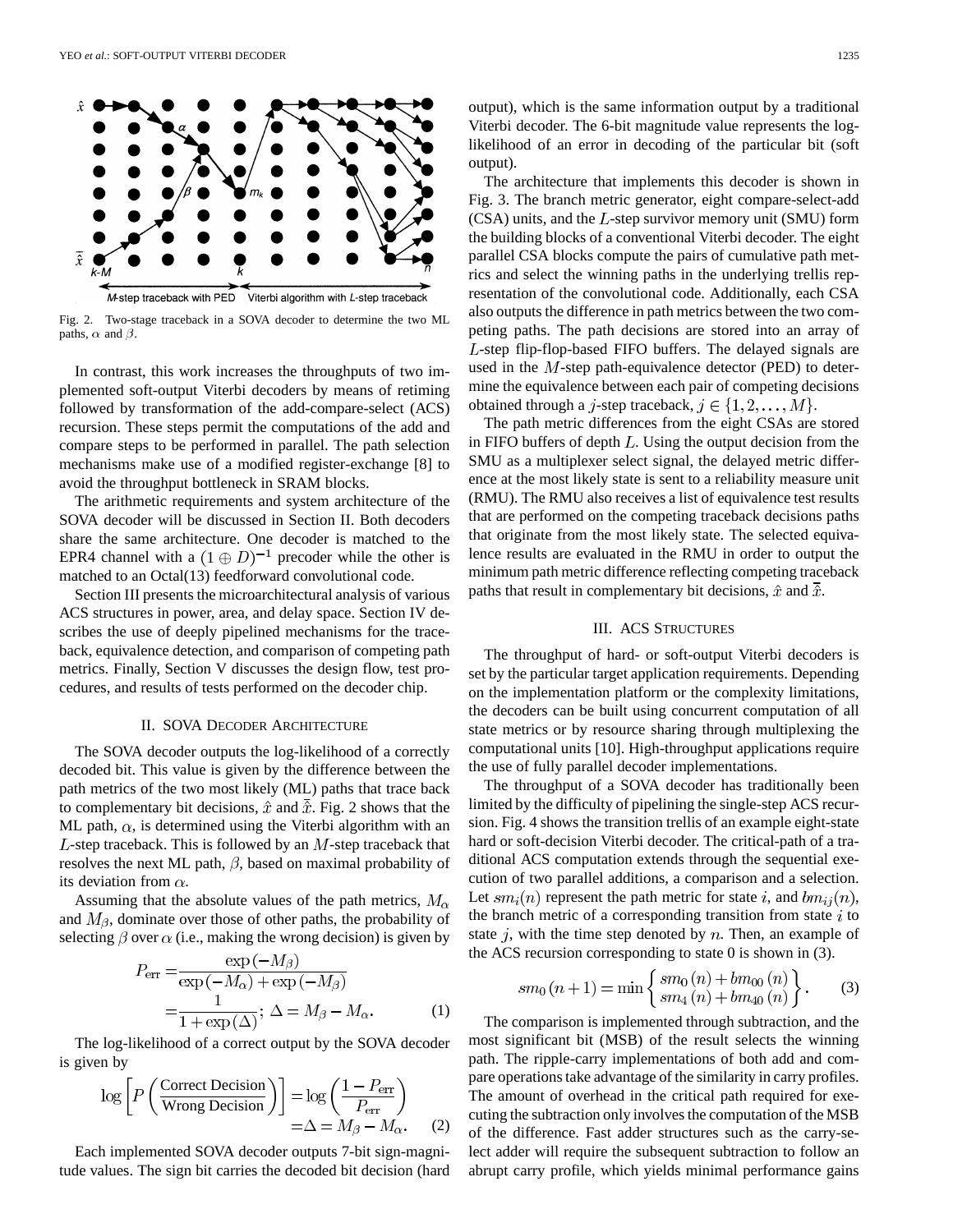

Fig. 3. System architecture of eight-state SOVA decoder.





Fig. 4. Radix-2 trellis and ACS structure.

with large area penalties. The use of a redundant numbering system with MSB-first computations can provide performance improvement [10], [11]. However, this is achieved at the expense of large area due to the carry-save representation.

Previous high-throughput implementations of the Viterbi decoder [10]–[12] unrolled the ACS loop in order to perform two-step iterations of the trellis recursions within a single clock period. These lookahead methods replace the original radix-2 trellis (Fig. 4) with a radix-4 trellis (Fig. 5), at the cost of increased interconnect complexity. A radix-4 ACS computes four sums in parallel followed by a four-way comparison. In order to minimize the critical-path delay, the comparison is realized using six parallel pair-wise subtractions of the four output sums. In general, the critical-path delay increases. However, due to the doubled symbol rate, the effective throughput is improved if this increase in delay is less than twofold.

An alternative approach with a lower area overhead is the concurrent ACS [2]. Maintaining the use of a radix-2 trellis, the concurrent ACS performs the addition and comparison operations simultaneously. It requires the comparison to be realized with a four-input adder. A sub-8-ns four-input adder was implemented in  $0.6-\mu m$  CMOS using two layers of three-to-two carry-save adders, followed by a final carry-lookahead adder. The critical path through the four-input adder and a multiplexer determines the throughput of the concurrent ACS.

Finally, an architecture, obtained through retiming and transformation of the ACS unit [13], [14] has a critical path consisting only of a two-input adder and a multiplexer. Without loss of generality, Fig. 6 shows a retimed ACS, which has been delayed by a third of a cycle. The operations are reordered as defined in (4). A comparison between the two sums is followed by selection of the appropriate minimum value, and finally, addition of the two corresponding branch metrics. The resulting structure has been labeled as a CSA unit. This transformation yields no performance gain: the subtraction no longer follows the addition and the carry profile is flattened by the multiplexer. The complete delays of the addition and subtraction appear in the critical path.

However, the CSA structure can be further transformed by moving the add operations before the select operation, as shown in Fig. 7, resulting in the parallel execution of the compare and add operations. The critical path delay is reduced to the combined delays of the comparator and the multiplexer. Although this modification incurs the cost of doubling the number of adders and multiplexers, it is less complex than the concurrent ACS.

$$
sm_0(n+1) + bm_{00}(n+1)
$$
  
= min  $\left\{\n \begin{array}{l}\n sm_0(n) + bm_{00}(n) \\
sm_4(n) + bm_{40}(n)\n \end{array}\n \right\}$  + bm<sub>00</sub>(n+1). (4)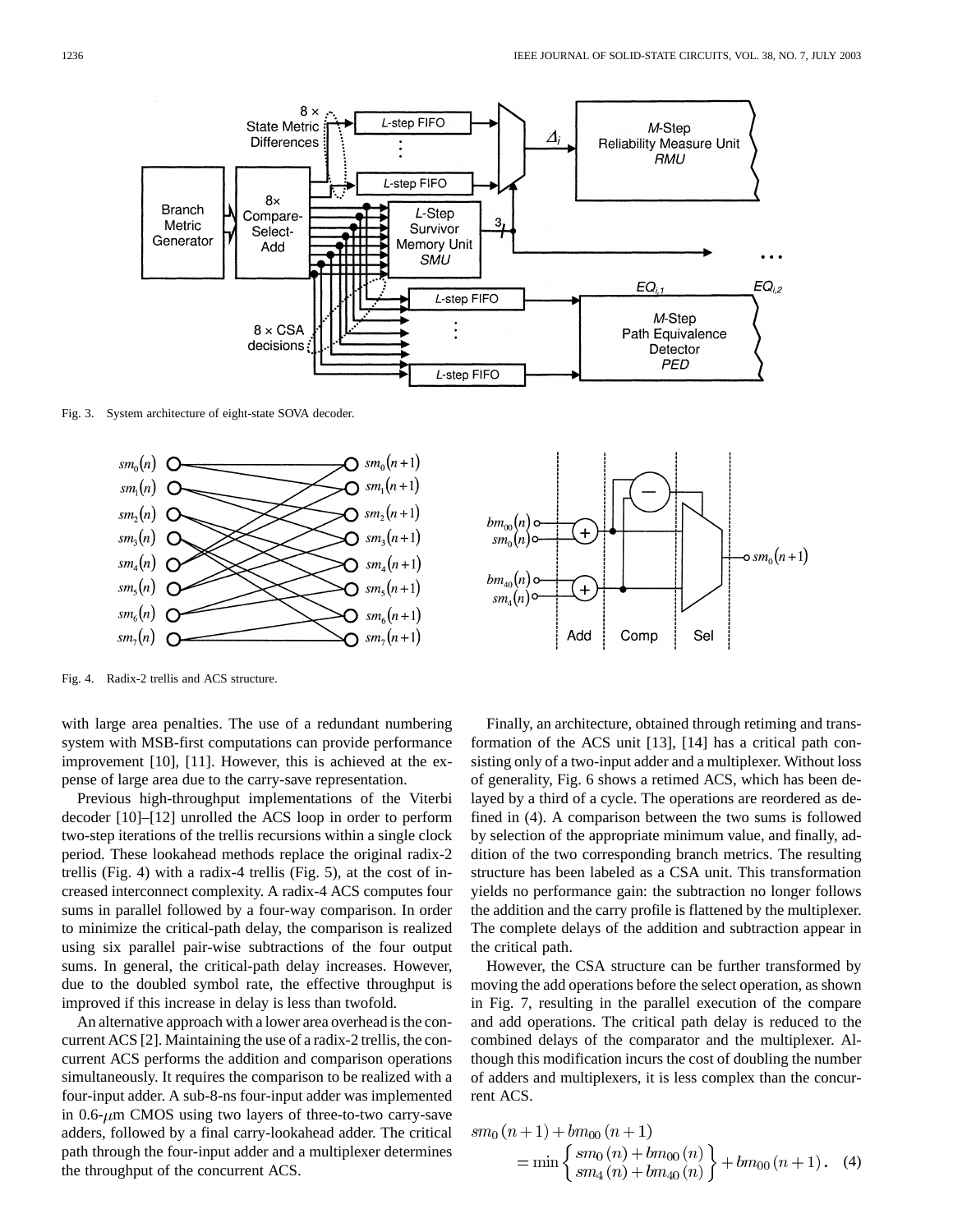

Fig. 5. Radix-4 trellis and ACS structure.



Fig. 6. Retiming of ACS units to construct CSA units.

An exploration was performed to compare these ACS architectures using the radix-2 as the baseline. The various ACS structures were synthesized using low-threshold cells with high supply at best case conditions. The test was conducted on a block of eight ACSs, with interconnect resembling the underlying trellis structure. The decision outputs of the ACS structures were loaded with 200 fF to simulate the large capacitive load of the register exchange and FIFO memories. This work provides an analysis of the area-throughput and powerthroughput tradeoffs across a range of permissible critical-path delay constraints. It differs from a prior comparison between the different ACS structures [15], which was mainly targeted toward minimum-delay implementations.





Fig. 7. Transformed compare-select-add (CSA) structure.

The power-throughput and area-throughput comparisons are plotted in Figs. 8 and 9. The synthesis algorithm [16] trades a higher area for delay reduction through sizing and logic transformations. Each curve tracks the same behavior. As the decreasing critical-path constraint approaches a minimum value, the area and power consumption of the synthesized structure increases sharply due to the use of increased gate sizes. The kinks in the curves correspond to points where logic transformations are preferred over increased sizing.

Table I shows a comparison of the relative throughput, power, and area of the test structures. The absolute numbers are dependent on the setup of the experiment such as the exact drive strengths of the inputs and capacitive output loads. However, the relative numbers are applicable for a wide range of operating conditions. As expected, the radix-4 ACS, which has been accounted for the doubled symbol rate, has the highest throughput. It is faster than the next fastest structure by a margin of 17%, but requires almost three times the area and two times the power. The radix-4 ACS is consistently larger and consumes more power than any of the other structures.

Both the transformed CSA and concurrent ACS are able to improve the throughput with significantly less area and power penalty. The choice of ACS structure is dependent on the required critical-path delay, and can be inferred from Figs. 8 and 9. The fanout-of-four (FO4) delay in this implementation technology is 50 ps. At this particular set of operating conditions,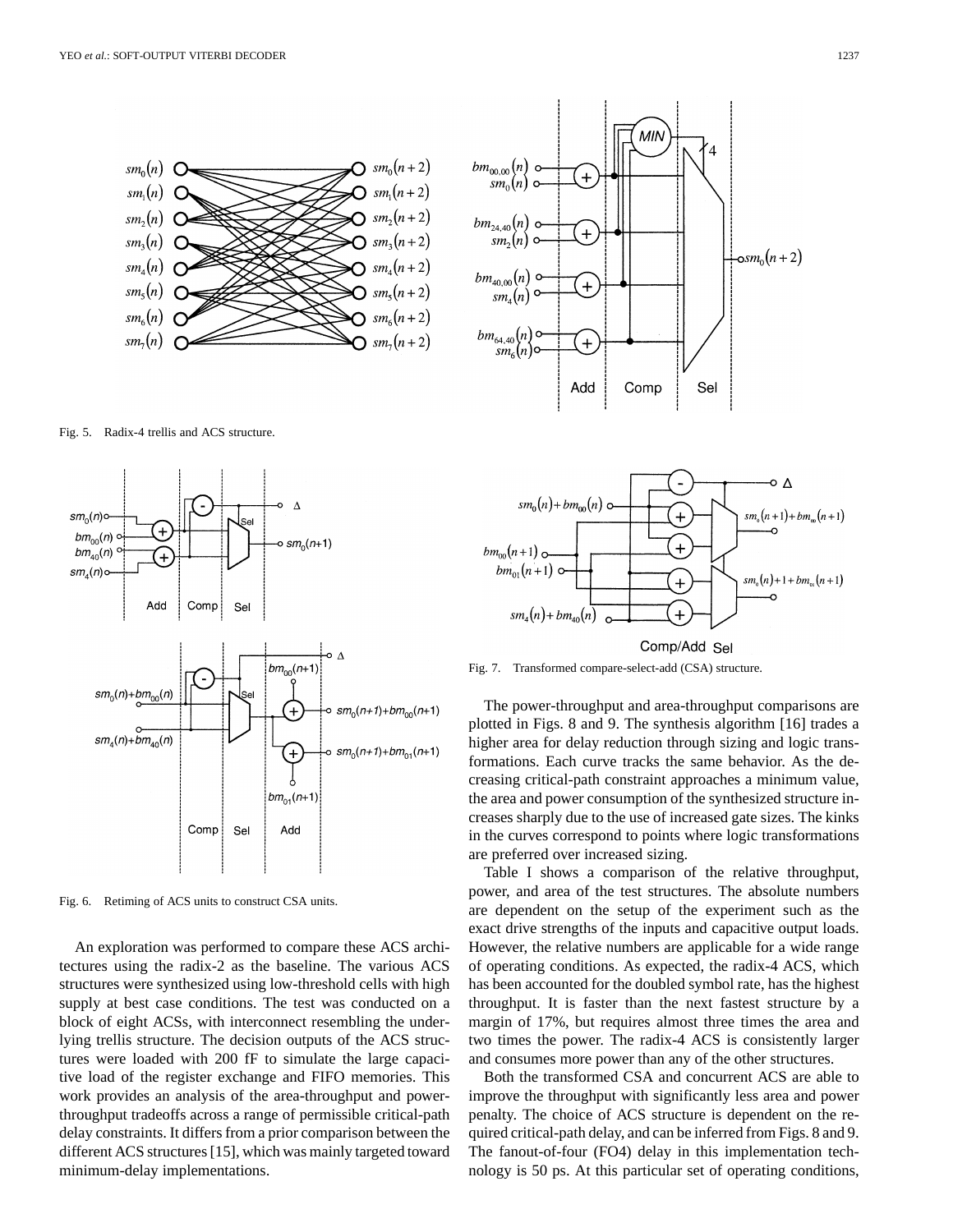TABLE I MAXIMUM THROUGHPUT EFFICIENCY OF VARIOUS ACS ARCHITECTURES



Fig. 8. Area comparisons of various ACS structures.

the transformed CSA structure is suitable for applications with critical-path delays specified between 26 and 29 FO4 delays. The concurrent ACS becomes the choice structure for delays between 29 and 35 FO4 delays. For low-throughput rates with critical-path delays above 35 FO4 delays, the ACS structure is the best choice in terms of both area and power consumption. In this high-throughput SOVA decoder implementation, the transformed CSA was implemented because it provided the highest decoding throughput, without incurring the excessive area and power penalties of the radix-4 ACS structure.

### IV. SURVIVOR PATH DECODING

The two ML paths are determined by a two-stage traceback. An SMU is cascaded with a combination of a PED and an RMU. The SMU and PED have similar functions. Both essentially examine a list of competing paths by retracing a history of decisions and path metric differences. Previous implementations of the SOVA used either the register-exchange method [8] or memory-traceback method [15].

4

## *A. Register-Exchange and Memory-Traceback Methods*

A register exchange consists of a two-dimensional array of one-bit registers and multiplexers as shown in Fig. 10. The registers in successive stages are interconnected to resemble the trellis structure of the convolutional code. A global clock signal controls the registers. The frequency of the clock determines the throughput of the Viterbi decoder. The path decision from each of the eight ACSs is input to the register-exchange pipeline and also selects the outputs of a corresponding row of multiplexers. At each clock cycle, a multiplexer located at row  $i$  and column  $k$  $\{i \in [1, 2, \ldots, 8], k \in [1, 2, \ldots, L]\}$  outputs a decision bit corresponding to a traceback of length  $k$ , originating from state  $i$ .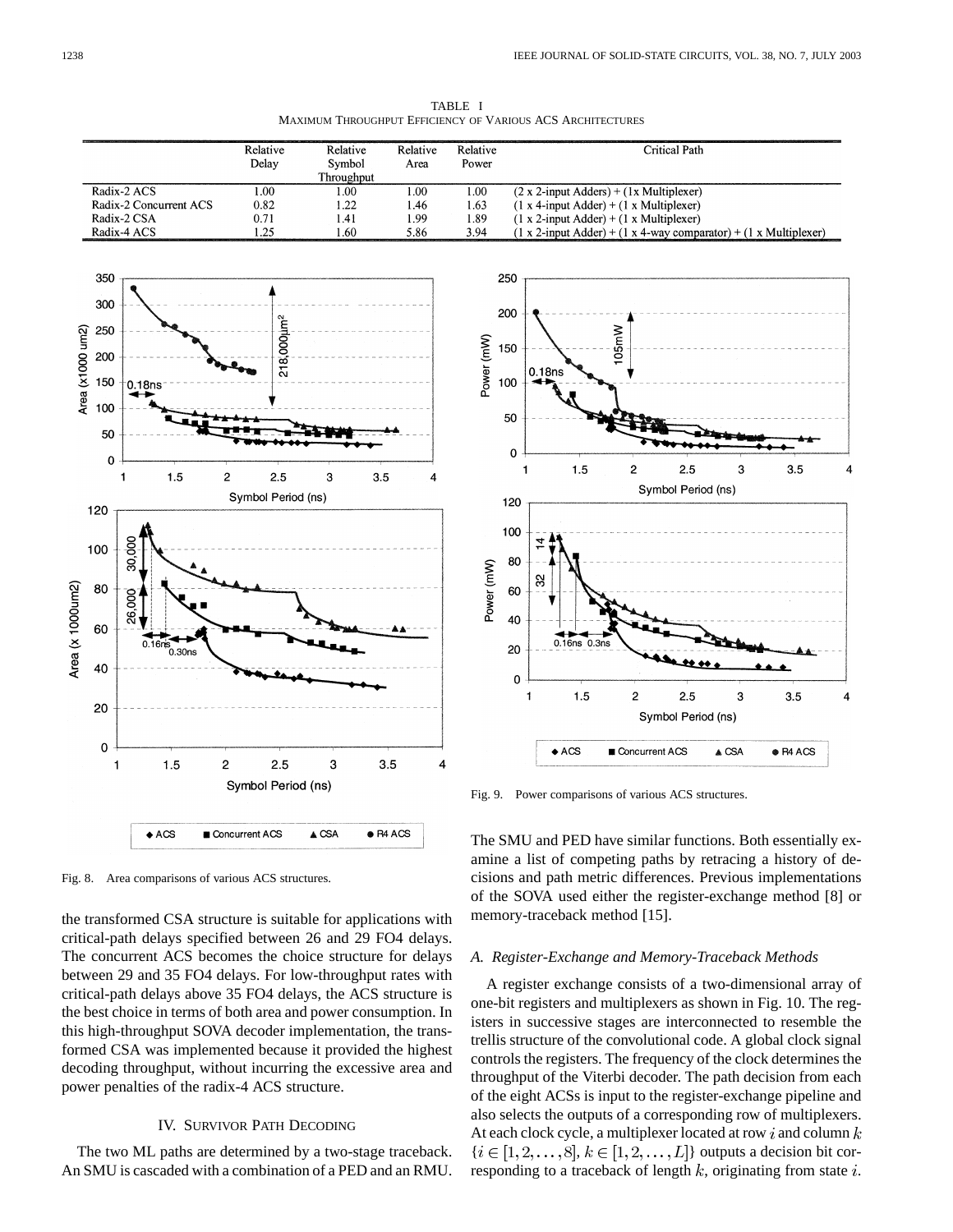

Fig. 10. Example eight-state register-exchange survivor memory unit used in VA-SMU.

This bit is stored in a register and will be input to a multiplexer at column  $k + 1$  in the following clock cycle.

The memory-traceback method has commonly been used in low-throughput low-power applications. It simply writes a vector of path decisions from the ACS recursions into RAM in each iteration of the Viterbi algorithm. After an initial startup delay, the decisions are retraced by reading the stored decisions in the reverse direction. Previous solutions have generally employed some variation of the  $k$ -pointer traceback architecture [15]. This technique uses  $k-1$  parallel read pointers to access as many independent banks of memory, while a write pointer simultaneously stores the decisions from the ACS recursions into a  $k^{\text{th}}$  memory bank. An alternative [8] is to use a single bank of multiported DRAM.

The memory-traceback method permits the design of very compact RAM that provides significant area advantages. In  $0.18 - \mu m$  CMOS technology, the area of a typical SRAM cell is about 2.4  $\mu$ m<sup>2</sup>, in contrast with the 50- $\mu$ m<sup>2</sup> area required for a flip-flop used in the register-exchange method.

The memory-traceback method stores the intermediate decision bits at static locations in memory. Since SRAM blocks typically operate by reading or writing multiple bits per cycle, a vector of decisions output by the parallel ACSs can be written into memory simultaneously. The traceback operation only needs to recall the decision bits that correspond to nodes along a particular traceback path. This contrasts with the register-exchange method, which constantly moves an array of decision bits through a pipeline of flip-flops.

In principle, this gives the memory-traceback method inherent power benefits. As the number of states rises, the register exchange is required to shift an increasing number of bits through its pipeline. However, for decoders with a small number of states, the use of standard SRAM modules offers little power or area advantage over register exchange because of the overhead of peripheral circuitry and standard word addressing [12]. Register exchange achieves high throughputs easily because its critical path only consists of a multiplexer and a register. Standard SRAM macros in  $0.18$ - $\mu$ m technology have much longer cycle times than the synthesized CSA recursion. Hence, the register exchange is the appropriate structure for high-throughput implementations of a decoder with a small number of states.

#### *B. Path Equivalence Detector and Reliability Measure Unit*

With the emphasis on high-throughput implementation, this section examines the use of register-exchange and the modifications necessary to implement the PED and RMU. The register-exchange method used in the SMU provides a convenient way to determine if competing traceback paths lead to equivalent decision bits. The two inputs to each multiplexer reflect the competing decisions, and a test for their equivalence can be realized by the addition of an XOR gate at each multiplexer location (Fig. 11). The ensuing Boolean outputs  $\overline{EQ}_{ii}(n)$  indicate the equivalence between the two competing decisions obtained through a  $j$ -step traceback from state  $i$ .

From  $\text{ACS}_i$ , the difference between the two path metrics,  $\Delta_i(n)$ , arriving at time *n*, state *i*, is retained in FIFO buffers;  $i \in \{1, 2, \ldots, 8\}$ . The output from the SMU selects  $\Delta_i(n)$  and  $EQ_{i,j}(n)$ , which correspond to the values along the ML path, as inputs to the RMU (Fig. 12).

The RMU consists of comparators and multiplexers in a pipeline that selects the minimum  $\Delta(n)$  along the ML path. It is initialized with the maximum binary representation of the reliability measure, 111111. Based on the  $EQ$  inputs, each pipelined section outputs one of the following:

 $EQ = 0$ : Reliability measure from the previous step;  $EQ = 1$ : Min $\{\Delta_i,$  Reliability measure from the previous step.}

Compared with a Viterbi decoder implementation, the total size of the SMU and PED is approximately doubled  $(L = M)$ . The RMU overhead includes  $M$  pipeline stages, each of which consists of a 2-input comparator with its Boolean output logically AND'd with the  $EQ_i$  input, a multiplexer, and a 6-bit register. The overall latency through the SOVA decoder is  $L + M$ . The additional latency remains insignificant compared to the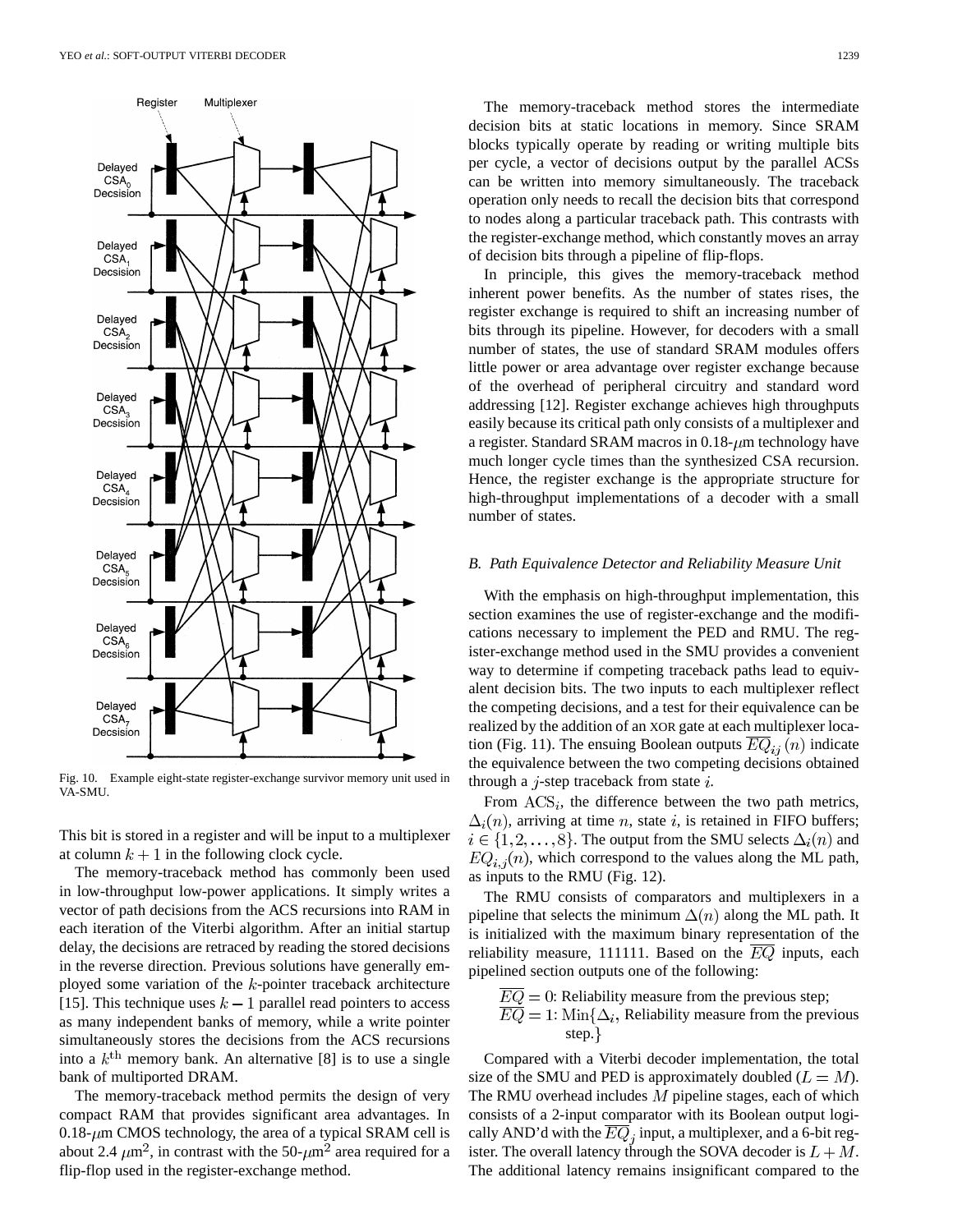

Fig. 11. State slice of register exchange used in the PED.



Fig. 12. Pipelined section of the RMU.

overall latency in the Turbo-SOVA system, which is dominated by the latency through the interleavers.

### V. DESIGN FLOW AND TEST PROCEDURES

The implementation of the SOVA decoders employed an automated design flow that performs direct mapping of signal processing algorithms into integrated circuits [18]. This automated flow was further enhanced for high-speed design through customization of the clock tree to achieve simulated clock skews that are less than 75 ps.

Both decoders have the same architecture, but are matched to different generator polynomials; the SOVA\_EPR4 decoder is matched to an EPR4 channel with a  $(1 \oplus D)^{-1}$  precoder while the SOVA\_13 decoder is matched to an Octal(13) generator. The equivalent generator polynomials are  $(1/(1 \oplus D))(1+D D^2 - D^3$  and  $(1 \oplus D^2 \oplus D^3)$ , respectively.

The required wordlength of each SOVA decoder was ascertained by comparing the performance difference between floating-point computation and several fixed-point types. Seven-bit sign-magnitude signals were necessary to provide less than 0.1-dB degradation of required the SNR at a BER of  $10^{-5}$  after five iterations.

The chip (Fig. 13) has been verified to decode data with 1.8-V supply at  $25^{\circ}$ C. Throughput rates above 500 Mb/s were achieved and power dissipation was 400 mW. The speed characterization was performed using a clock tree with a built-in delay line. The speed and power performance of the EPR4 SOVA decoder is plotted in Fig. 14. The power measurements were performed at the highest frequencies permitted by the supply voltage. Table II summarizes the characteristics of the decoders. The above-average power dissipation can be attributed to the



Fig. 13. Die micrograph.



Fig. 14. Performance of EPR4 SOVA decoder.

TABLE II SUMMARY OF CHIP IMPLEMENTATION

| Decoder Type            | SOVA EPR4                          | SOVA 13                            |
|-------------------------|------------------------------------|------------------------------------|
| Number of States        |                                    |                                    |
| <b>Transistor Count</b> | 164K                               | 174K                               |
| Core Area               | $1 \text{mm} \times 0.5 \text{mm}$ | $1 \text{mm} \times 0.5 \text{mm}$ |
| Speed                   | 500Mb/s                            | 500Mb/s                            |
| Avg. Power $@$ 500MHz   | 395mW                              | 400mW                              |

increased parallel CSA activities and the continuous movement of data through rows of shift registers and FIFO buffers. The latter is especially significant as the simulated clock power was 50% of the measured power consumed by the overall decoder.

### VI. CONCLUSION

This design identifies the ACS recursion as the throughput bottleneck of the decoder design and compares four different structures for implementation of the ACS recursion. The results indicate that the preferred ACS structure varies as the crit